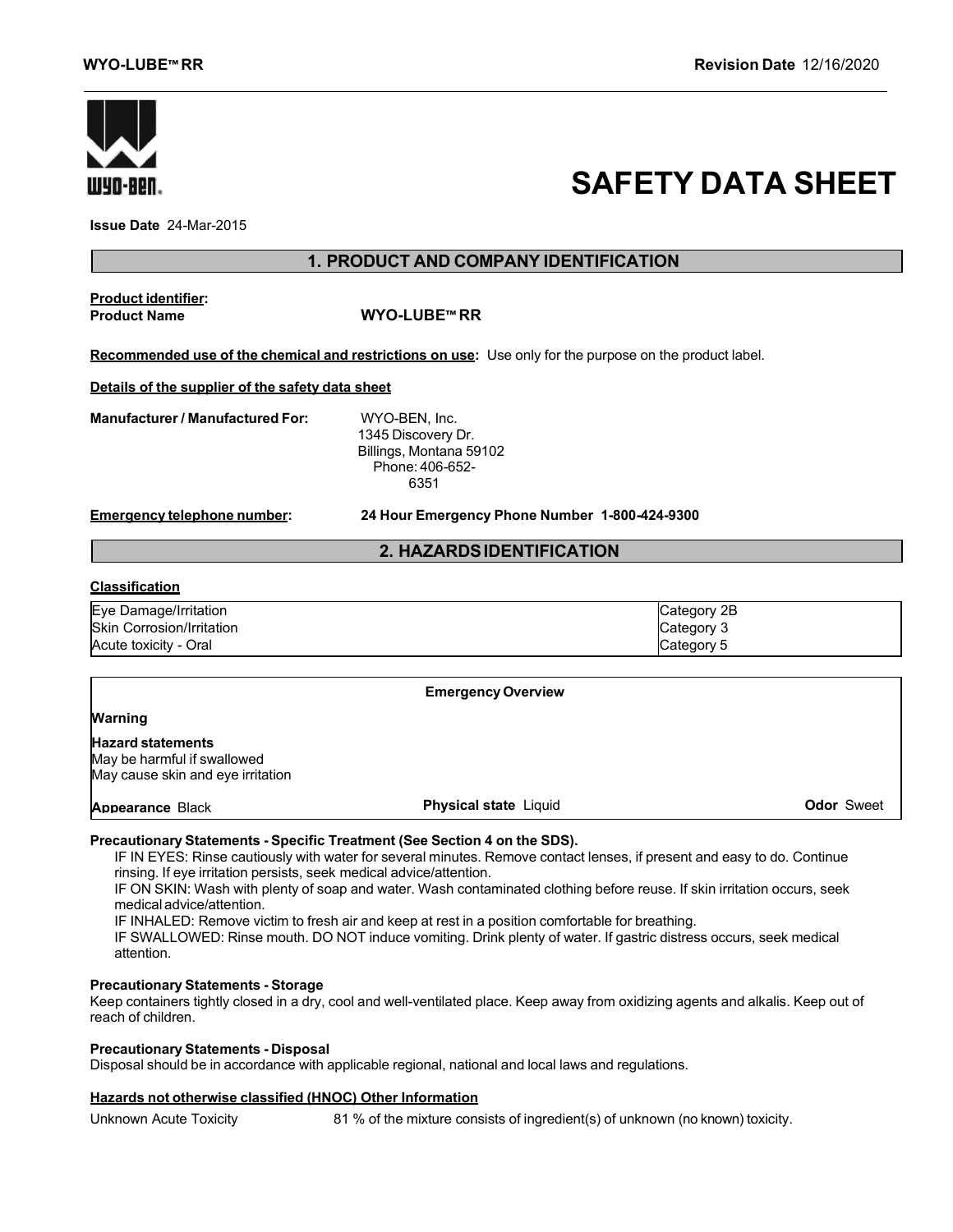# **3. COMPOSITION/INFORMATIONON INGREDIENTS**

The product contains no substances which, at their given concentration, are considered to be hazardous to health.

| <b>4. FIRST AID MEASURES</b>                                                                                                            |                                                                                                                                                                                                     |  |  |  |
|-----------------------------------------------------------------------------------------------------------------------------------------|-----------------------------------------------------------------------------------------------------------------------------------------------------------------------------------------------------|--|--|--|
| <b>First aid measures</b>                                                                                                               |                                                                                                                                                                                                     |  |  |  |
| <b>Skin Contact</b>                                                                                                                     | Wash off immediately with soap and plenty of water while removing all contaminated<br>clothes and shoes. Wash contaminated clothing before reuse. If skin irritation persists, call<br>a physician. |  |  |  |
| Eye contact                                                                                                                             | Immediately flush with plenty of water. After initial flushing, remove any contact lenses and<br>continue flushing for at least 15 minutes. If irritation persists, see a physician.                |  |  |  |
| <b>Inhalation</b>                                                                                                                       | Move to fresh air. Get medical attention for any breathing difficulty.                                                                                                                              |  |  |  |
| Ingestion                                                                                                                               | Rinse mouth. Do NOT induce vomiting. Drink plenty of water. Never give anything by mouth<br>to an unconscious person. If gastric distress develops, get medical aid.                                |  |  |  |
| Most important symptoms and effects, both acute and delayed                                                                             |                                                                                                                                                                                                     |  |  |  |
| <b>Symptoms</b><br>May cause irritation of gastrointestinal tract. May be irritating to skin and eyes.                                  |                                                                                                                                                                                                     |  |  |  |
|                                                                                                                                         | Indication of any immediate medical attention and special treatment needed                                                                                                                          |  |  |  |
| Note to physicians                                                                                                                      | Treat symptomatically.                                                                                                                                                                              |  |  |  |
| <b>5. FIRE-FIGHTING MEASURES</b>                                                                                                        |                                                                                                                                                                                                     |  |  |  |
| Suitable extinguishing media<br>Use extinguishing measures that are appropriate to local circumstances and the surrounding environment. |                                                                                                                                                                                                     |  |  |  |
| Unsuitable extinguishing media Caution: Use of water spray when fighting fire may be inefficient.                                       |                                                                                                                                                                                                     |  |  |  |
| Specific hazards arising from the chemical                                                                                              |                                                                                                                                                                                                     |  |  |  |

No Information available.

**Explosion data Sensitivity to Mechanical Impact** None **Sensitivity to Static Discharge** None

# **Protective equipment and precautions for firefighters**

As in any fire, wear self-contained breathing apparatus pressure-demand, MSHA/NIOSH (approved or equivalent) and full protective gear.

# **6. ACCIDENTAL RELEASE MEASURES**

| Personal precautions, protective equipment and emergency procedures |                                                                                                                                                                                                                                                                                                             |  |  |
|---------------------------------------------------------------------|-------------------------------------------------------------------------------------------------------------------------------------------------------------------------------------------------------------------------------------------------------------------------------------------------------------|--|--|
| <b>Personal precautions</b>                                         | Use personal protective equipment as required.                                                                                                                                                                                                                                                              |  |  |
| <b>Environmental precautions</b>                                    |                                                                                                                                                                                                                                                                                                             |  |  |
| <b>Environmental precautions</b>                                    | Should not be released into the environment.                                                                                                                                                                                                                                                                |  |  |
| Methods and material for containment and cleaning up                |                                                                                                                                                                                                                                                                                                             |  |  |
| <b>Methods for containment</b><br>Methods for cleaning up           | Prevent further leakage or spillage if safe to do so.<br>Use personal protective equipment as required. Cover liquid spill with sand, earth or other<br>non-combustible absorbent material. Take up mechanically, placing in appropriate<br>containers for disposal. Clean contaminated surface thoroughly. |  |  |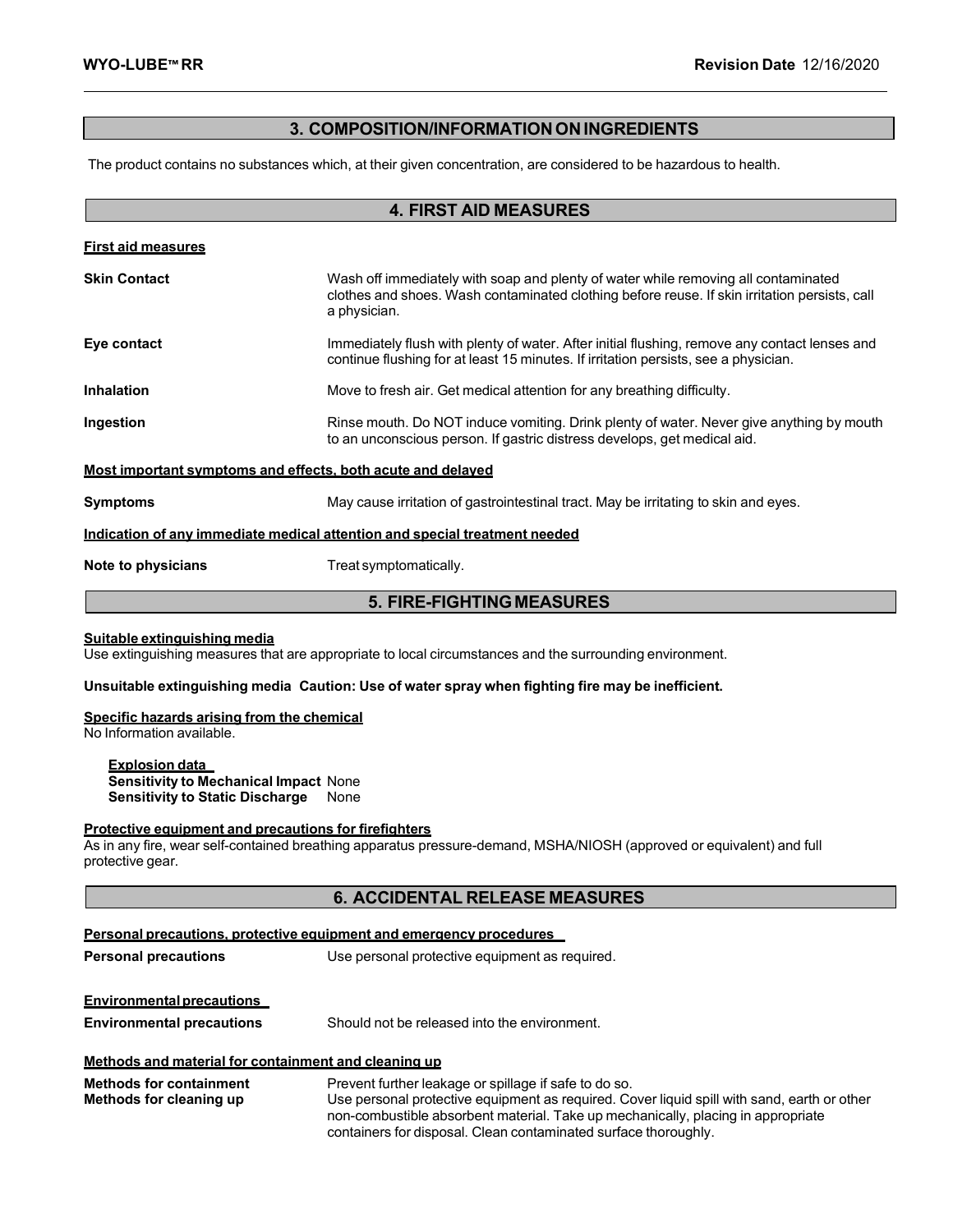**VOC Content (%)** 

# **Precautions for safe handling Advice on safe handling** Avoid contact with skin, eyes or clothing. Wash thoroughly after handling. **Conditions for safe storage, including any incompatibilities Storage Conditions** Keep containers tightly closed in a dry, cool and well-ventilated place. Keep away from oxidizing agents and alkalis. Keep out of the reach of children. **Incompatible materials Incompatible with oxidizing agents and alkali. Exposure Guidelines** This product does not contain any hazardous materials with occupational exposure limits established by the region specific regulatory bodies. **Appropriate engineering controls Engineering Controls** Showers, eyewash stations and ventilation systems. **Individual protection measures, such as personal protective equipment Eye/face protection** Wear safety glasses with side shields (or goggles).<br> **Skin and body protection** Wear protective gloves and protective clothing. **Skin and body protection** Wear protective gloves and protective clothing. **Respiratory protection** If exposure limits are exceeded or irritation is experienced, NIOSH/MSHA approved respiratory protection should be worn. Positive-pressure supplied air respirators or air purifying respirators may be required for high airborne contaminant concentrations. Respiratory protection must be provided in accordance with current local regulations. General Hygiene **Handle in accordance with good industrial hygiene and safety practice. 7. HANDLING AND STORAGE 8. EXPOSURE CONTROLS/PERSONALPROTECTION**

# **9. PHYSICAL AND CHEMICAL PROPERTIES**

# **Information on basic physical and chemical properties**

| <b>Physical state</b>                                            | Liguid                   |                                  |
|------------------------------------------------------------------|--------------------------|----------------------------------|
| Appearance                                                       | <b>Black</b>             |                                  |
| Odor                                                             | Sweet                    |                                  |
| <b>Odor threshold</b>                                            | No Information available |                                  |
|                                                                  |                          |                                  |
| <b>Property</b>                                                  | <u>Values</u>            | Remarks • Method                 |
| рH                                                               | N/A                      |                                  |
| <b>Specific Gravity</b>                                          | 0.905                    |                                  |
| <b>Viscosity</b>                                                 | No Information available |                                  |
| Melting point/freezing point                                     | No Information available |                                  |
| Boiling point / boiling range                                    | $>$ 375 $\degree$ F      |                                  |
| <b>Flash point</b>                                               | > 201 °F                 | Pensky-Martens Closed Cup (PMCC) |
| <b>Evaporation rate</b>                                          | N/D                      |                                  |
| Flammability (solid, gas)                                        | No Information available |                                  |
| <b>Upper flammability limit:</b>                                 | N/D                      |                                  |
| Lower flammability limit:                                        | N/D                      |                                  |
| Vapor pressure                                                   | No Information available |                                  |
| Vapor density                                                    | N/A                      |                                  |
| <b>Water solubility</b>                                          | Dispersible              |                                  |
| Partition Coefficient (n-octanol/water) No information available |                          |                                  |
| <b>Autoignition temperature</b>                                  | No information available |                                  |
| <b>Decomposition temperature</b>                                 | No information available |                                  |
|                                                                  |                          |                                  |
| <b>Other Information</b>                                         |                          |                                  |
| <b>Density Lbs/Gal</b>                                           | 7.53                     |                                  |
| <b>VOC Content (%)</b>                                           | 0.06                     |                                  |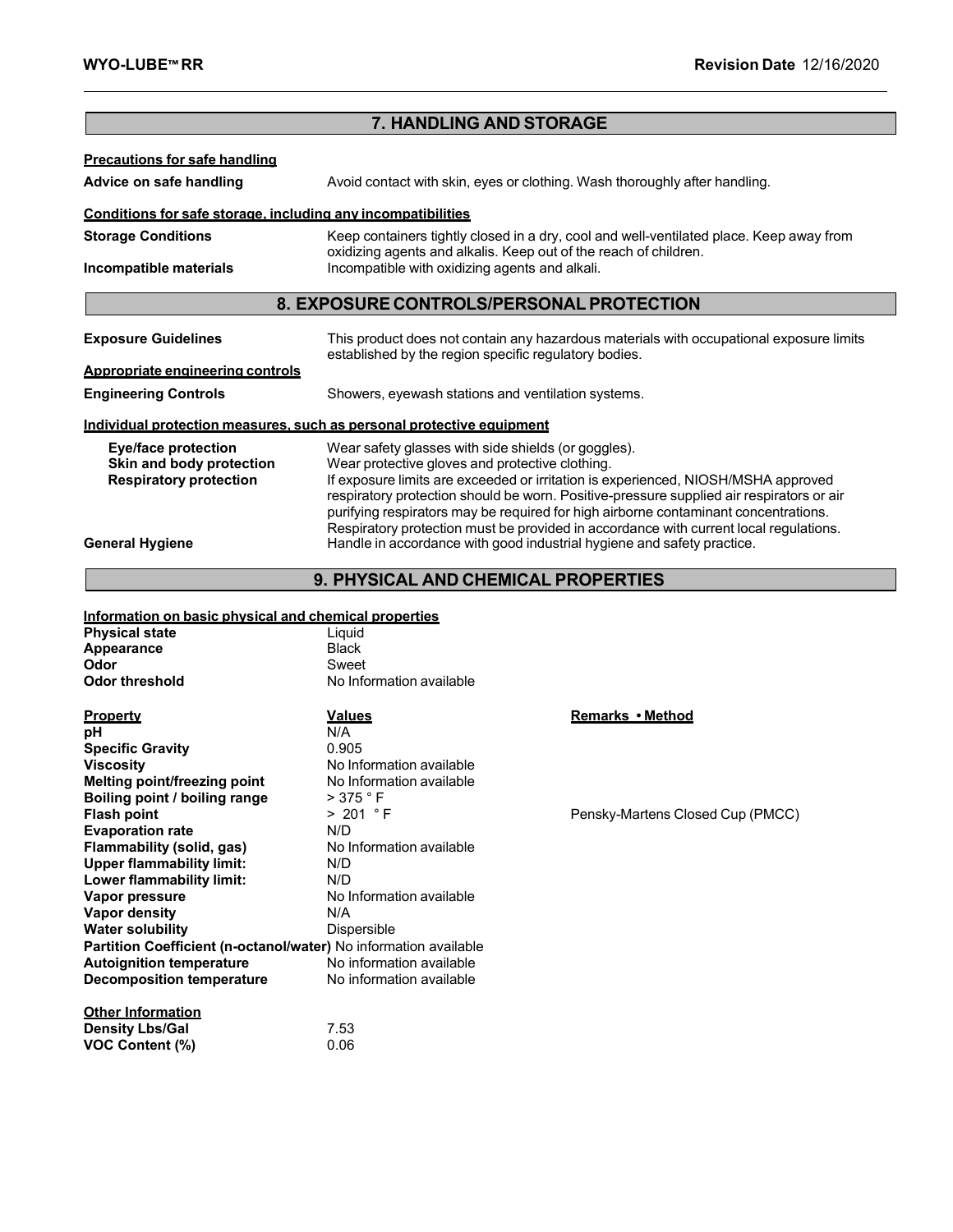# **10. STABILITY AND REACTIVITY**

#### **Reactivity**

No data available

### **Chemical stability**

Stable under recommended storage conditions.

#### **Possibility of Hazardous Reactions**

None under normal use.

#### **Conditions to avoid**

No special precautions beyond standard safe industrial practices.

#### **Incompatible materials**

Incompatible with oxidizing agents and alkali.

#### **Hazardous Decomposition Products**

Carbon monoxide, carbon dioxide and oxides of sulfur.

# **11. TOXICOLOGICALINFORMATION**

#### **Information on likely routes of exposure**

| <b>Product Information</b> |                                          |
|----------------------------|------------------------------------------|
| <b>Inhalation</b>          | No data available.                       |
| Eye contact                | May cause irritation.                    |
| <b>Skin Contact</b>        | May cause irritation.                    |
| Ingestion                  | May be harmful if swallowed (see below). |

#### **Information on toxicological effects**

**Symptoms** May cause irritation of gastrointestinal tract. May be irritating to skin and eyes.

#### **Delayed and immediate effects as well as chronic effects from short and long-term exposure**

| <b>Sensitization</b>            | No Information available. |
|---------------------------------|---------------------------|
| Germ cell mutagenicity          | No Information available. |
| Carcinogenicity                 | No Information available. |
| <b>Reproductive toxicity</b>    | No Information available. |
| <b>STOT - single exposure</b>   | No Information available. |
| <b>STOT - repeated exposure</b> | No Information available. |
| <b>Aspiration hazard</b>        | No Information available. |

#### **Numerical measures of toxicity - Product Information**

**Unknown Acute Toxicity** 81 % of the mixture consists of ingredient(s) of unknown (no known) toxicity.

# **12. ECOLOGICALINFORMATION**

# **Ecotoxicity**

Not determined.

#### **Persistence and degradability**

No Information available.

**Bioaccumulation**

No Information available.

# **Other adverse effects** No Information available.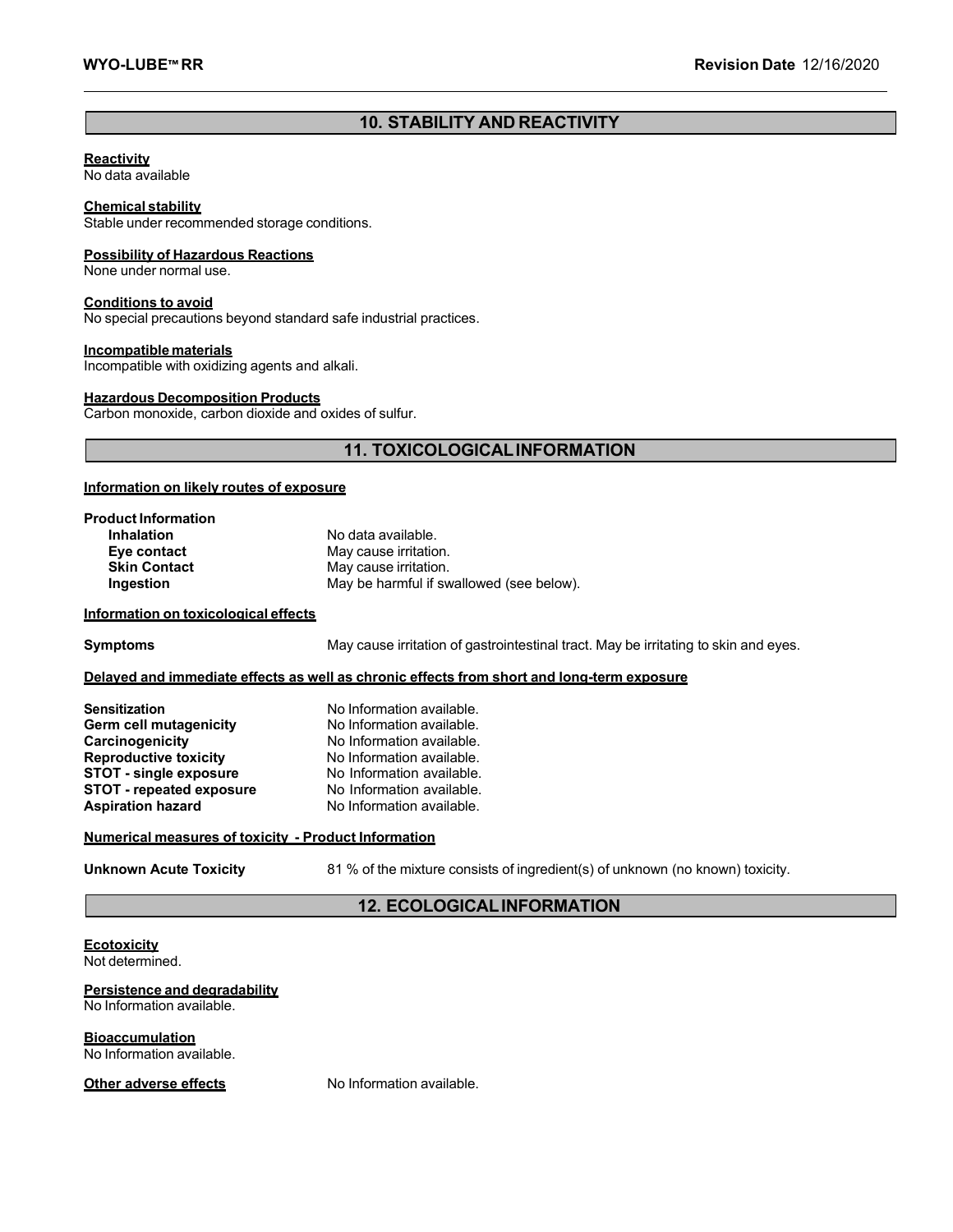# **13. DISPOSALCONSIDERATIONS**

#### **Waste treatment methods**

| <b>Disposal of wastes</b> | Disposal should be in accordance with applicable regional, national and local laws and<br>regulations. |
|---------------------------|--------------------------------------------------------------------------------------------------------|
| Contaminated packaging    | Do not reuse container.                                                                                |

# **14. TRANSPORTINFORMATION**

The shipping classification information in this section (Section 14) is meant as a guide to the overall classification of the product. However, transportation classifications may be subject to change with changes in package size. Consult shipper requirements under 49 CFR, IATA and IMDG to assure regulatory compliance.

**DOT** Not regulated

# **15. REGULATORYINFORMATION**

| International Inventories |                 |
|---------------------------|-----------------|
| <b>TSCA</b>               | Complies        |
| <b>DSL/NDSL</b>           | Complies        |
| <b>EINECS/ELINCS</b>      | Does not comply |
| <b>ENCS</b>               | Does not comply |
| <b>IECSC</b>              | Does not comply |
| <b>KECL</b>               | Does not comply |
| <b>PICCS</b>              | Does not comply |
| <b>AICS</b>               | Does not comply |

**Legend:**

**TSCA** United States Toxic Substances Control Act Section 8(b) Inventory.

**DSL/NDSL** Canadian Domestic Substances List/Non-Domestic Substances List.

**EINECS/ELINCS** - European Inventory of Existing Chemical Substances/European List of Notified Chemical Substances.

**ENCS** - Japan Existing and New Chemical Substances

**IECSC** - China Inventory of Existing Chemical Substances

**KECL** - Korean Existing and Evaluated Chemical Substances

**PICCS** - Philippines Inventory of Chemicals and Chemical Substances

**AICS** - Australian Inventory of Chemical Substances

#### **USFederal Regulations**

#### **SARA 313**

Section 313 of Title III of the Superfund Amendments and Reauthorization Act of 1986 (SARA). This product does not contain any chemicals which are subject to the reporting requirements of the Act and Title 40 of the Code of Federal Regulations, Part 372.

#### **SARA 311/312 Hazard Categories**

| Acute health hazard               | Nο |
|-----------------------------------|----|
| <b>Chronic Health Hazard</b>      | No |
| Fire hazard                       | No |
| Sudden release of pressure hazard | N٥ |
| <b>Reactive Hazard</b>            | N٥ |

#### **CWA (Clean Water Act)**

This product does not contain any substances regulated as pollutants pursuant to the Clean Water Act (40 CFR 122.21 and 40 CFR 122.42).

#### **CERCLA**

This material, as supplied, does not contain any substances regulated as hazardous substances under the Comprehensive Environmental Response Compensation and Liability Act (CERCLA) (40 CFR 302) or the Superfund Amendments and Reauthorization Act (SARA) (40 CFR 355). There may be specific reporting requirements at the local, regional, or state level pertaining to releases of this material.